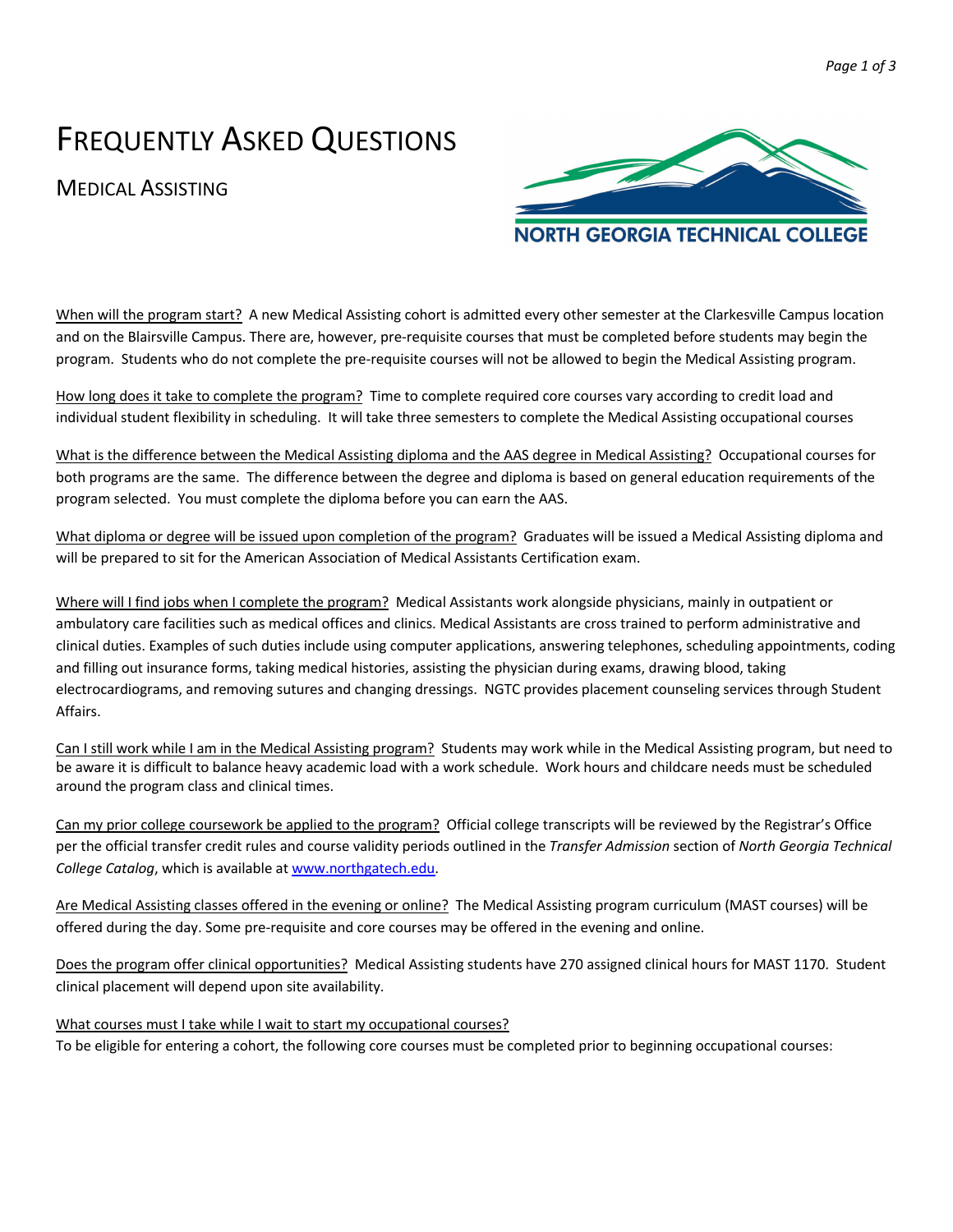| <b>DIPLOMA PRE-REQUISITES</b>     |                                         |                          |  |
|-----------------------------------|-----------------------------------------|--------------------------|--|
| <b>COURSE</b><br><b>ENGL 1010</b> | TITLE<br><b>Fundamentals of English</b> | <b>CREDIT HOURS</b><br>3 |  |
| **MATH 1012                       | <b>Foundations of Mathematics</b>       | 3                        |  |
|                                   | * ** ALHS 1011 Anatomy and Physiology   | 5                        |  |
| *ALHS 1090                        | <b>Medical Terminology</b>              |                          |  |

\*Must have been taken within 4 years of the acceptance term to North Georgia Technical College \*\* Must earn a B in MATH 1012 and ALHS 1011 for entrance into the Medical Assisting Program

What courses are included in the Medical Assisting diploma program?

| <b>General Core Courses</b> |  |  | <b>Credit Hours</b> |
|-----------------------------|--|--|---------------------|
| COLL 1010                   |  |  |                     |
| ENGL 1010                   |  |  |                     |
| MATH 1012                   |  |  |                     |
| PSYC 1010                   |  |  |                     |

### **Occupational Courses**

| ALHS 1011 |      |  |
|-----------|------|--|
| ALHS      | 1090 |  |
| MAST      | 1010 |  |
| MAST 1030 |      |  |
| MAST 1060 |      |  |
| MAST 1080 |      |  |
| MAST 1090 |      |  |
| MAST 1100 |      |  |
| MAST 1110 |      |  |
| MAST 1120 |      |  |
| MAST 1170 |      |  |
| MAST 1180 |      |  |
|           |      |  |

What courses are included in the Medical Assisting degree program?

|           | <b>General Core Courses</b>  |                                                                                 | <b>Credit Hours</b> |  |  |
|-----------|------------------------------|---------------------------------------------------------------------------------|---------------------|--|--|
|           |                              | Area I Language Arts/Communication                                              |                     |  |  |
|           |                              |                                                                                 |                     |  |  |
|           |                              |                                                                                 |                     |  |  |
|           |                              | Area III Natural Sciences/Mathematics (one of the following MATH's is required) |                     |  |  |
|           | <b>MATH</b>                  |                                                                                 |                     |  |  |
| <b>OR</b> |                              |                                                                                 |                     |  |  |
|           |                              |                                                                                 |                     |  |  |
| <b>OR</b> |                              |                                                                                 |                     |  |  |
|           |                              |                                                                                 |                     |  |  |
|           | Area IV Humanities/Fine Arts |                                                                                 |                     |  |  |